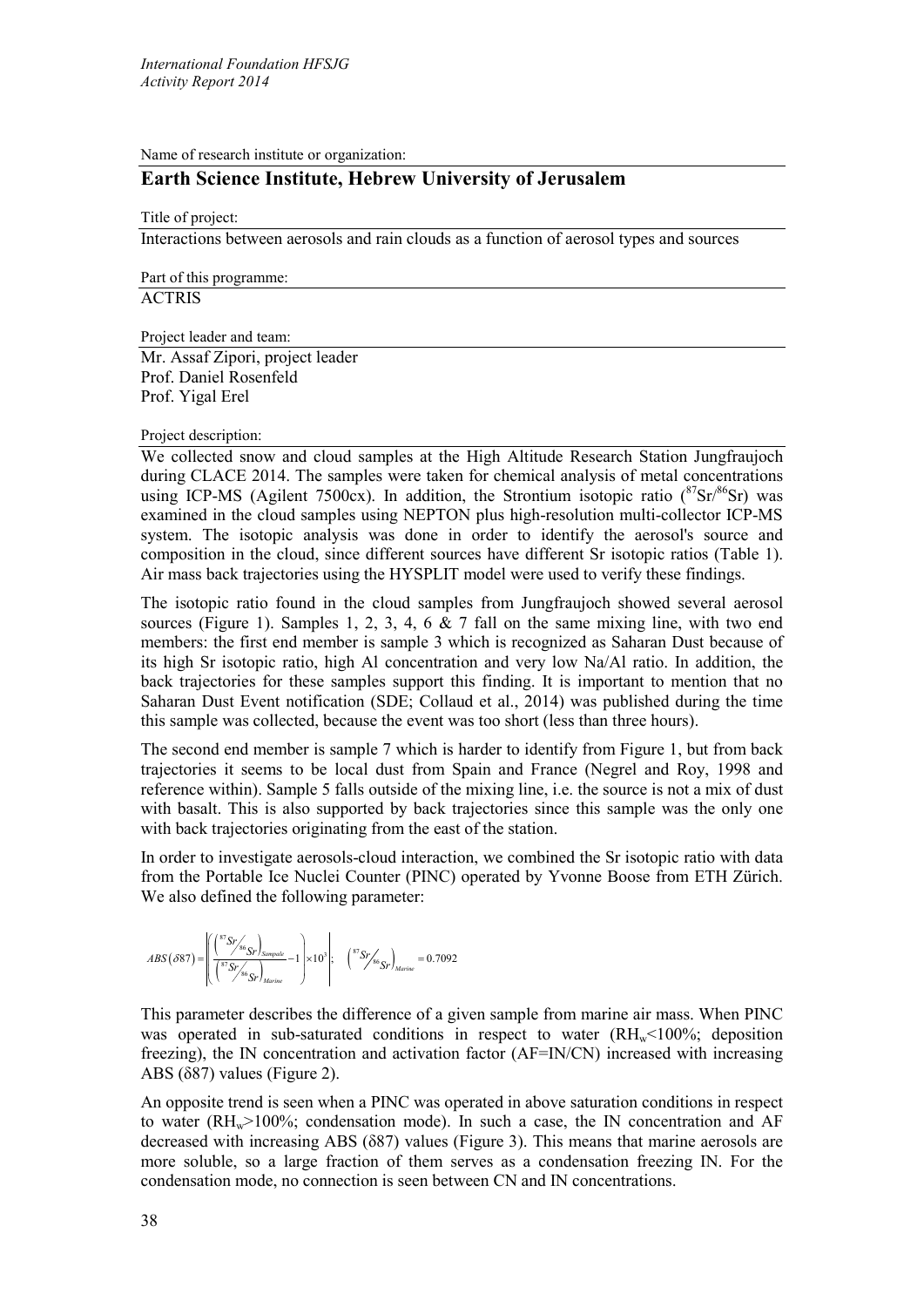Several studies were done on IN in marine air mass and the main result is that marine IN are biological aerosols (Bigg 1973; Schnell and Vali, 1976; Saxena, 1983). While all of the mentioned studies were done in remote marine environment, Creamean et al. (2014) showed that marine aerosols can travel for a long way on dust particles or sea salt. This might be the case in sample 1, where marine aerosols presented high IN in the condensation mode.

<span id="page-1-0"></span>

| 0.7092       |
|--------------|
| >0.71        |
| $\leq 0.706$ |
| 0.707-0.7075 |
|              |



<span id="page-1-1"></span>*Figure 1. Mixing diagram of Sr concentrations and isotopic ratio. Numbers next to the Lozenge are the sample numbers.*



<span id="page-1-2"></span>in the deposition mode. *Figure 2. IN concentration (a) and activation factor (AF=CN/IN) as a function of ABS (δ87)* 



<span id="page-1-3"></span> *Figure 3. IN concentration (a) and activation factor (AF=CN/IN) as a function of ABS (δ87) in the condensation mode.*